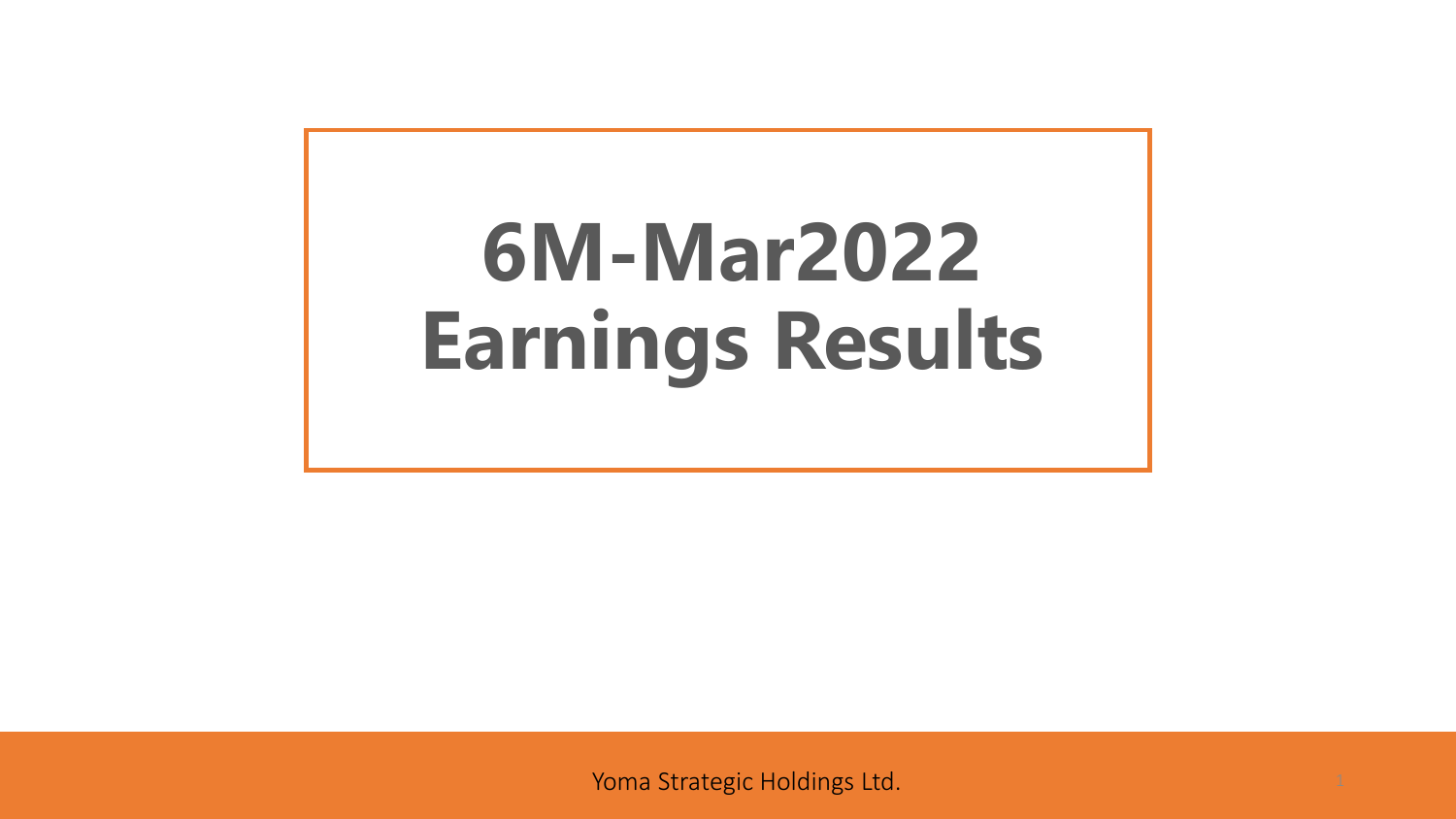"The Group's businesses continue to recover amidst a difficult operating environment. Residential property sales in our flagship estates – StarCity and Pun Hlaing Estate – grew by 14% compared to same period last year; Wave Money's digital transaction volumes continue to grow each month and have reached a high; and KFC has started to see comparative same store sales growth vs. 2020 (pre-COVID). Whilst we are also seeing attractive opportunities for growth, the Group will continue to prudently manage its liquidity position and control costs."

Mr. Melvyn Pun – Yoma Strategic's Chief Executive Officer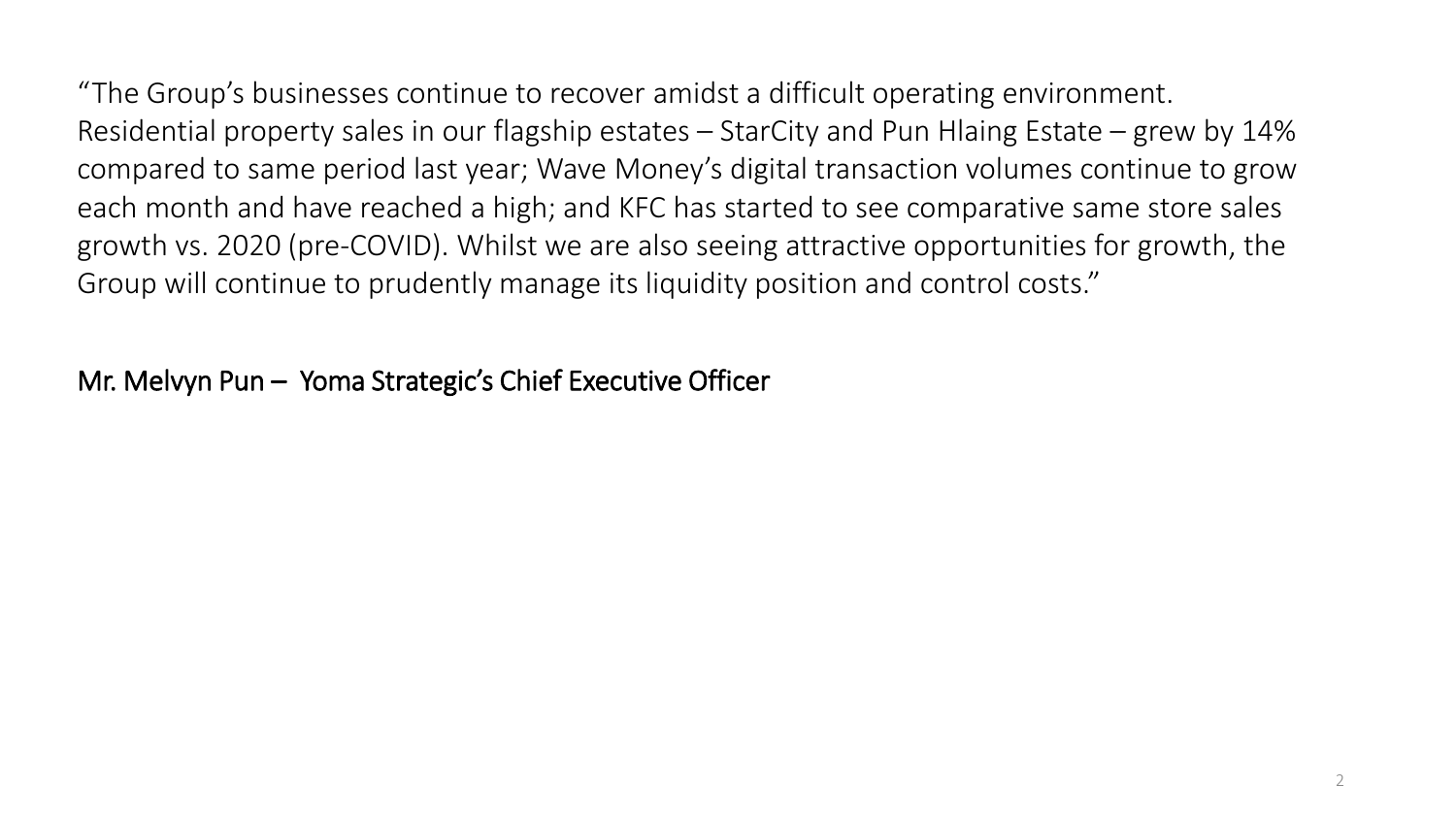### **6M-Mar2022 Key Financial Highlights – Profit and Loss**

#### 1) COVID-19 recovery

Myanmar has substantially recovered form the latest surge of the omicron variant of COVID-19. The government has progressively lifted the restrictive health measures and reopened the country to international travel. Operational disruptions to the Group's businesses have subsided and 99% of employees have been vaccinated.

#### 2) Economic headwinds and inflation

Economic headwinds continued in 6M-Mar2022. Financing remains difficult to access, whilst the CBM has imposed regulations affecting USD accessibility. Despite a slight recovery in consumer spending, concerns over inflation are starting to impact overall demand.

#### 3) Cost management and continued deleveraging

Reduced cost structure remains in place with a focus on driving efficiencies across businesses. Deleveraging exercise continues with balance sheet flexibility and a stable liquidity position as the key priorities for the Group.

|                 | <b>Statement of Income</b>                            | 6M-Mar2021<br>(US\$ million) | 6M-Mar2022<br>(US\$ million) |  |
|-----------------|-------------------------------------------------------|------------------------------|------------------------------|--|
| Revenue         |                                                       | 43.9                         | 36.6                         |  |
|                 | Cost of sales                                         | (29.5)                       | (26.0)                       |  |
|                 | Gross profit                                          | 14.4                         | 10.6                         |  |
|                 | Other gains                                           | 2.4                          | 0.0                          |  |
|                 | Expenses:-                                            |                              |                              |  |
|                 | Administrative                                        | (24.3)                       | (17.4)                       |  |
| Finance         |                                                       | (14.9)                       | (10.4)                       |  |
|                 | Interest expenses on borrowings                       | (9.7)                        | (8.3)                        |  |
|                 | Interest expenses on lease liabilities                | (2.0)                        | (1.8)                        |  |
|                 | Finance fees                                          | (1.1)                        | (1.1)                        |  |
|                 | Currency translation (losses)/gains on borrowings-net | (2.1)                        | 0.8                          |  |
|                 | Share of losses of joint ventures                     | (0.8)                        | (0.6)                        |  |
|                 | Share of profits/(losses) of associated companies     | 2.0                          | (0.2)                        |  |
|                 | Loss before income tax                                | (21.1)                       | (17.9)                       |  |
|                 | Income tax expense                                    | (0.5)                        | (0.1)                        |  |
| <b>Net loss</b> |                                                       | (21.6)                       | (18.0)                       |  |
|                 | <b>Core Operating EBITDA</b>                          | 1.1                          | 0.6                          |  |
|                 | Core Operating EBITDA excluding extraordinary items   | 2.2                          | 3.8                          |  |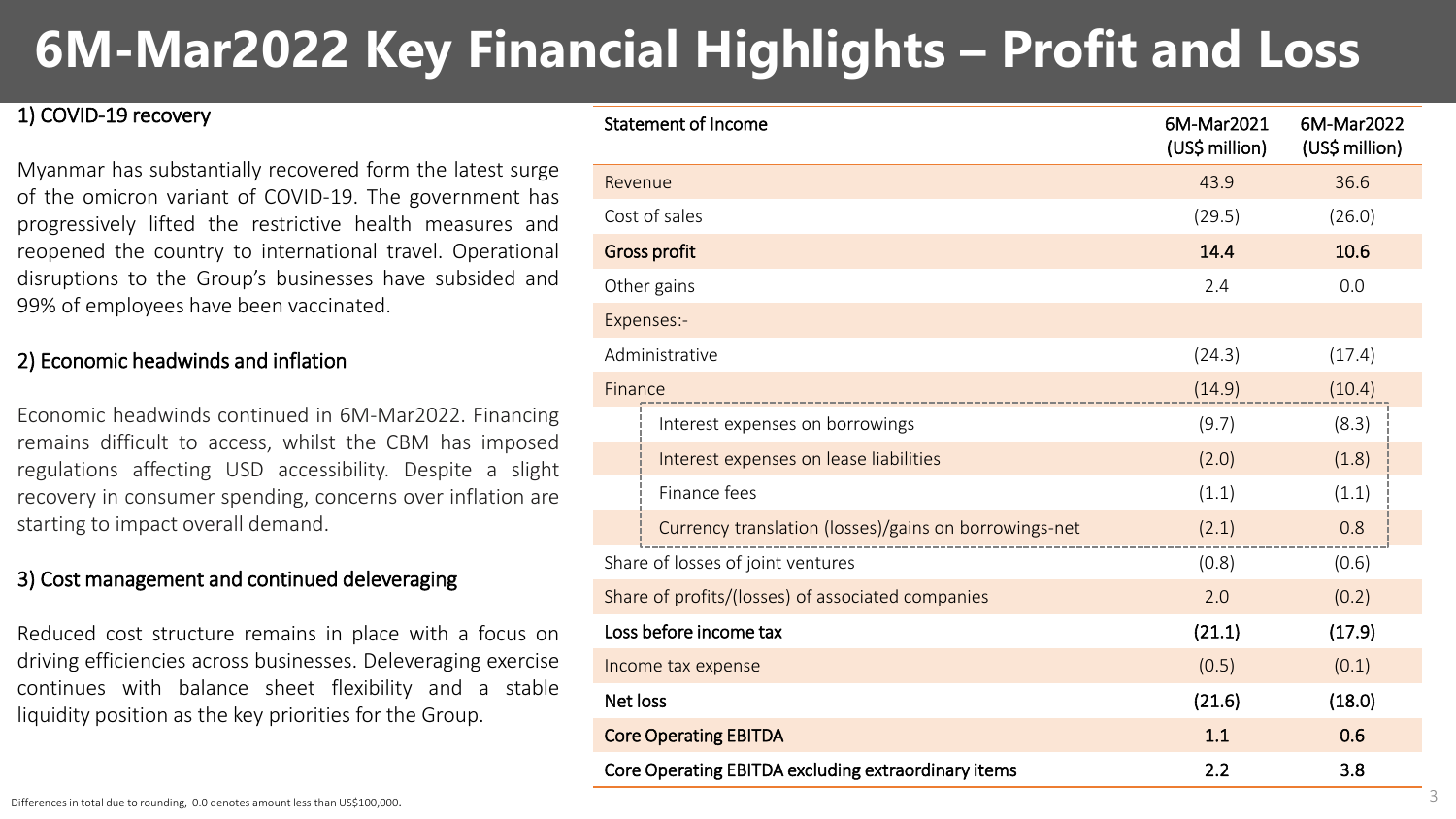### **6M-Mar2022 Key Financial Highlights – Balance Sheet**

### Net Debt & Net Gearing Ratio



- Net gearing was relatively unchanged when compared to Dec2021 and remains well below the maximum target of 40%.
- The Group posted US\$9.6m of operating cashflow in 6M-Mar22.

<sup>1</sup>The net gearing ratio is calculated as net debt divided by total capital. Net debt is calculated as borrowings (excluding loans from non-controlling interests) less cash and cash equivalents. Total capital is calculated equity plus net debt.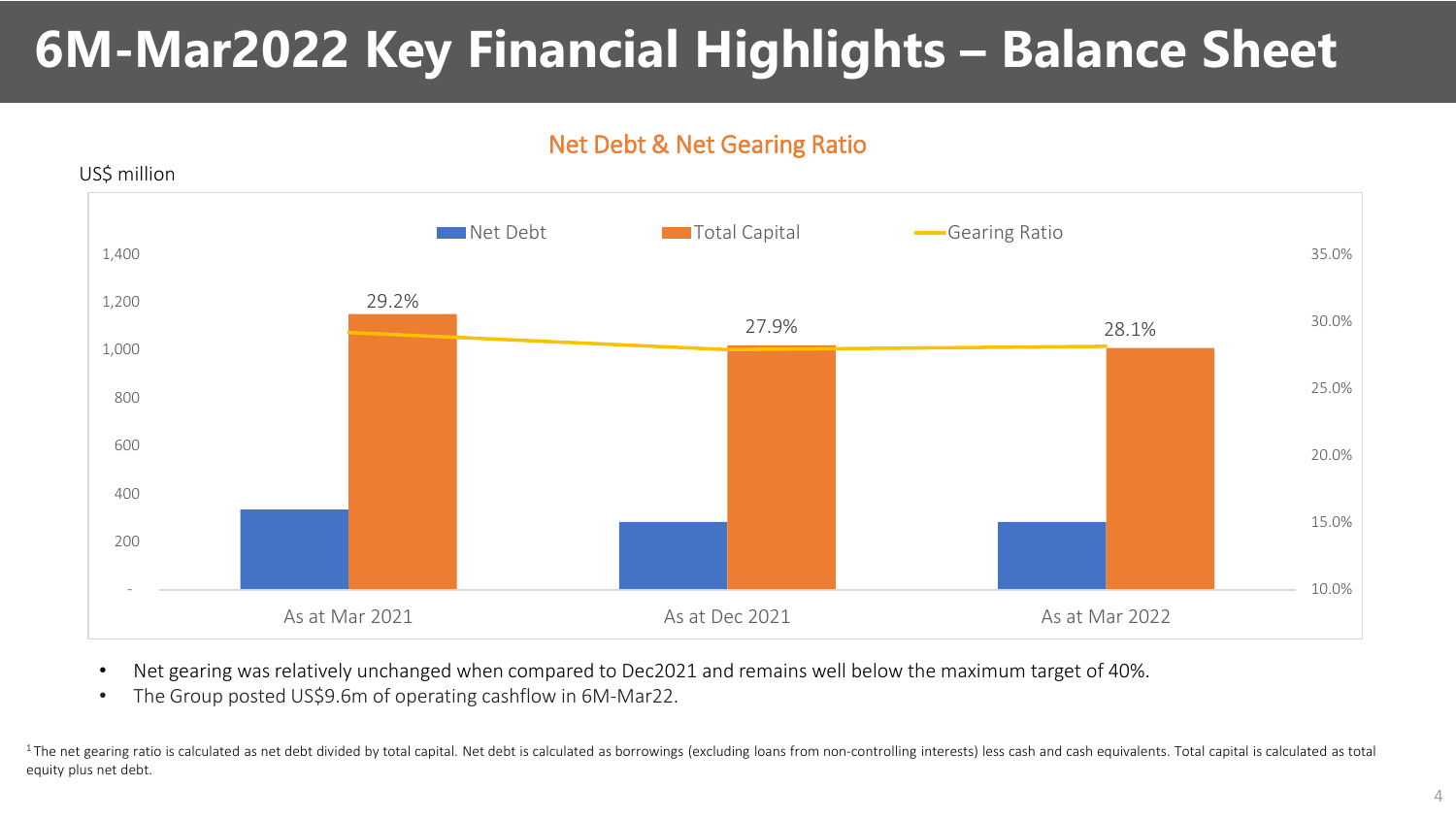### **Segment Results - Yoma Land Development**



Core operating EBITDA excluding extraordinary items: US\$1.9 million

| Earning Highlights (US\$ million) | $6M-Mar2021$   $6M-Mar2022$ |       |  |  |
|-----------------------------------|-----------------------------|-------|--|--|
|                                   |                             |       |  |  |
| Revenue                           | 16.9                        | 12.9  |  |  |
|                                   |                             |       |  |  |
| Gross profit                      | 5.2                         | 3.1   |  |  |
|                                   |                             |       |  |  |
| Loss before income tax            | (1.5)                       | (4.4) |  |  |
|                                   |                             |       |  |  |
| Core Operating EBITDA excluding   | 1.8                         | 1.9   |  |  |
| extraordinary items               |                             |       |  |  |

Revenue decline Y-o-Y was primarily due to the decrease in revenue recognition at Yoma Central due to the project's suspension.

- Excluding Yoma Central, Yoma Land Development revenue increased by 14% Y-o-Y.
	- Primarily due to revenue recognition from Star Villas with most units nearing completion.
- Enquires at both estates remain healthy as the demand for hard assets continues.

Unrecognised revenue of US\$7.2 million for the sold units at StarCity and Pun Hlaing Estate is expected to be realised as construction progresses. As at 31 March 2022:

- City Loft @ StarCity: 931 units were launched for sale, of which 805 units were booked and sold.
- Star Villas: 35 units of the 43 launched units were booked and sold.

Differences in total due to rounding, 0.0 denotes amount less than US\$100,000.

For the purpose of this section, core operating EBITDA refers to earnings before interest, taxes, depreciation and amortisation of operating subsidiaries excluding currency translation differences. In the case of Real Esta Central project as administrative expenses form part of the overall project budget and have been funded according to the shareholders' agreement. 5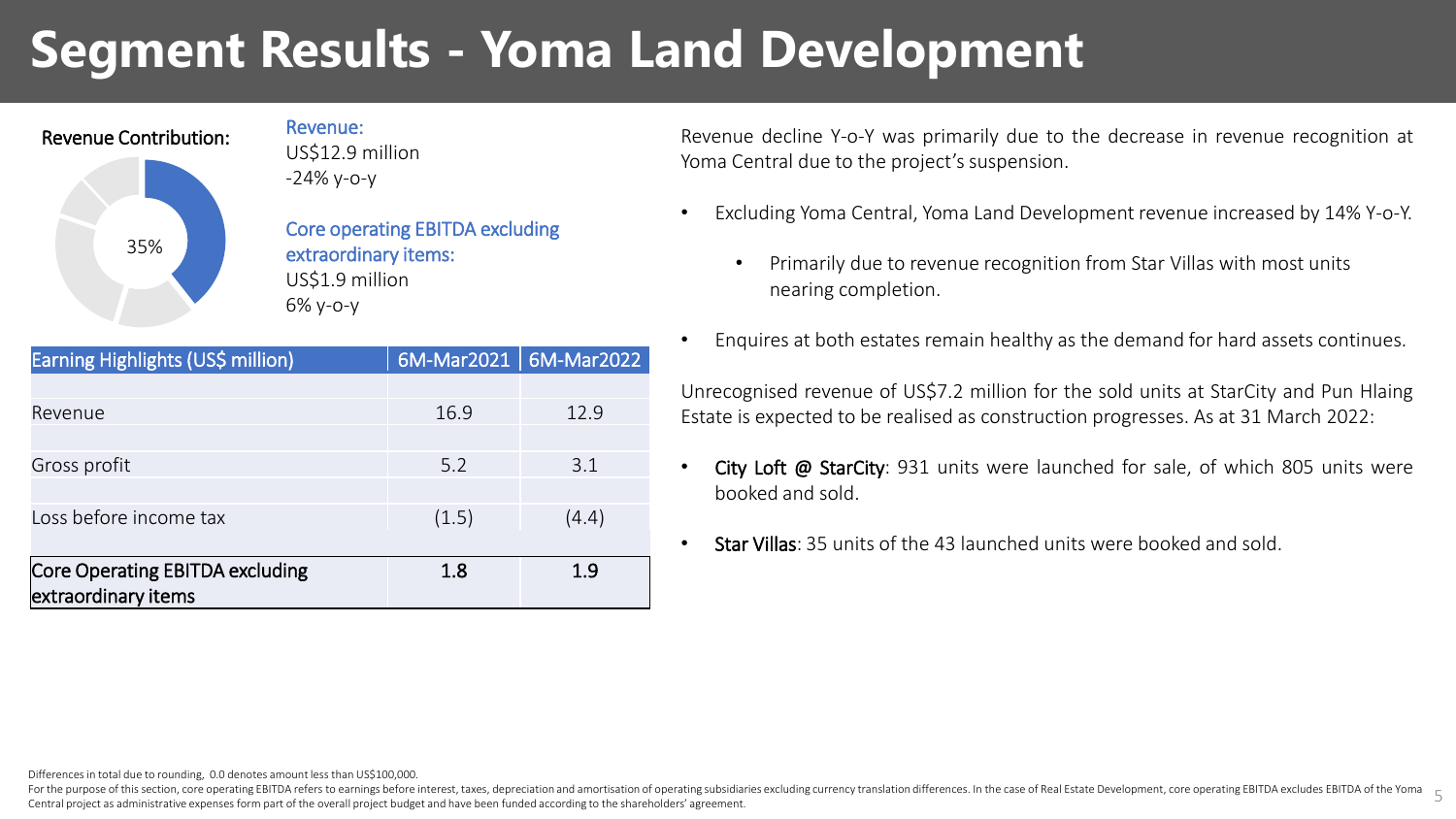### **Segment Results - Yoma Land Services**

| 6M-Mar2021   6M-Mar2022<br>Earning Highlights (US\$ million)<br>4.0<br>4.3<br>Revenue<br>1.9<br>Gross profit<br>1.3<br>Profit/(loss) before income tax<br>1.1<br>(4.2)<br><b>Core Operating EBITDA excluding</b><br>1.2<br>1.8<br>extraordinary items | 12% | extraordinary items:<br>US\$1.2 million<br>$-33\%$ y-o-y | <b>Core operating EBITDA excluding</b> |  |
|-------------------------------------------------------------------------------------------------------------------------------------------------------------------------------------------------------------------------------------------------------|-----|----------------------------------------------------------|----------------------------------------|--|
|                                                                                                                                                                                                                                                       |     |                                                          |                                        |  |
|                                                                                                                                                                                                                                                       |     |                                                          |                                        |  |
|                                                                                                                                                                                                                                                       |     |                                                          |                                        |  |
|                                                                                                                                                                                                                                                       |     |                                                          |                                        |  |
|                                                                                                                                                                                                                                                       |     |                                                          |                                        |  |
|                                                                                                                                                                                                                                                       |     |                                                          |                                        |  |
|                                                                                                                                                                                                                                                       |     |                                                          |                                        |  |
|                                                                                                                                                                                                                                                       |     |                                                          |                                        |  |
|                                                                                                                                                                                                                                                       |     |                                                          |                                        |  |
|                                                                                                                                                                                                                                                       |     |                                                          |                                        |  |

US\$4.3 million

7.5% y-o-y

Revenue Contribution: Revenue:

Revenue increased Y-o-Y primarily due to higher commercial leasing revenue at StarCity.

• Conversion of the StarCity Dulwich College campus into an office building offset reduced residential rental revenue at Pun Hlaing Estate and StarCity due to lower lease rates.

Gross Profit and Core Operating EBITDA (excluding extraordinary items and current period's provisions) was impacted by higher utilities costs and additional services offered at the estates.

The Group has launched 50 units of Star Residences @ StarCity for sale. As at 31 March 2022, 7 units had been sold.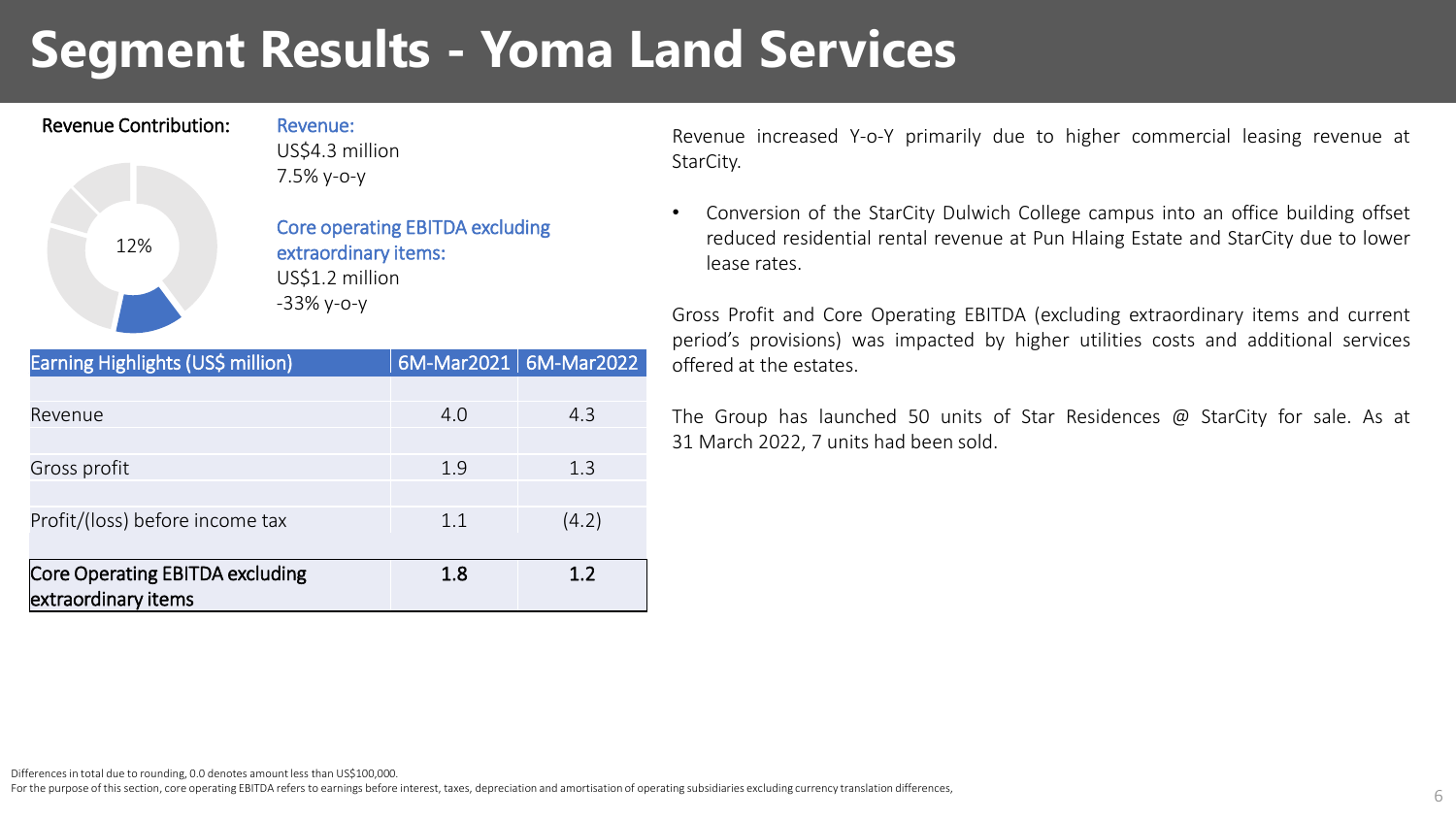### **Segment Results - Yoma Financial Services**



Revenue: US\$2.6 million -26% y-o-y

Core operating EBITDA excluding extraordinary items: US\$1.8 million -22% y-o-y

| Earning Highlights (US\$ million)                             | $6M-Mar2021$   $6M-Mar2022$ |     |  |  |
|---------------------------------------------------------------|-----------------------------|-----|--|--|
|                                                               |                             |     |  |  |
| Revenue                                                       | 3.5                         | 2.6 |  |  |
| Gross profit                                                  | 1.8                         | 0.9 |  |  |
| Profit before income tax                                      | 3.9                         | 7.7 |  |  |
| <b>Core Operating EBITDA excluding</b><br>extraordinary items | 2.3                         | 1.8 |  |  |

#### Yoma Fleet

- Headwinds in the uncertain operating environment saw fleet size shrink by almost 14% to 1,233 vehicles which resulted in the decrease in revenue.
	- In particular, the operating lease business faced early contract terminations by certain corporate customers exiting Myanmar.
- Third party AUM stood at US\$40.5 million and unlikely to scale in the near-term until financing markets reopen.

#### Wave Money

- OTC business is slowly recovering, but business continues to be impacted by the overall downturn in the macro economy.
- Digital business has recovered substantially with MAUs and transactions exceeding December 2020 figures.
- EBITDA has remained positive with strong cost control measures implemented.

#### Differences in total due to rounding . 0.0 denotes amount less than US\$100,000.

For the purpose of this section, core operating EBITDA refers to earnings before interest, taxes, depreciation and amortisation of operating subsidiaries excluding currency translation differences.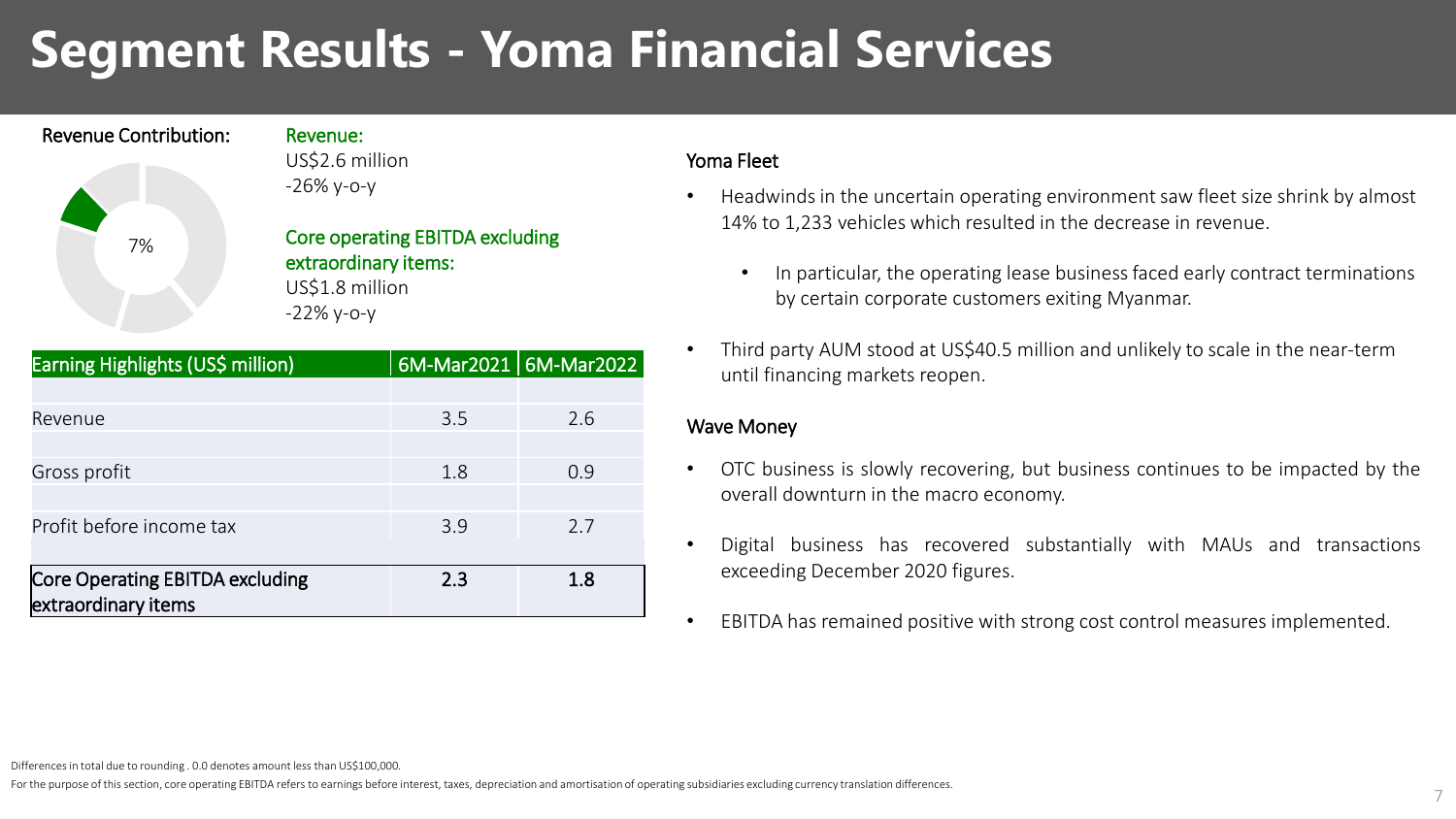### **Segment Results – Yoma F&B**



Revenue Contribution: Revenue: US\$10.5 million -1% y-o-y

> Core operating EBITDA excluding extraordinary items: US\$0.9 million 400% y-o-y

| Earning Highlights (US\$ million)                             | 6M-Mar2021 | 6M-Mar2022 |
|---------------------------------------------------------------|------------|------------|
| Revenue - Restaurants                                         | 7.2        | 8.4        |
| Revenue – Logistics                                           | 3.4        | 2.1        |
| Total revenue - F&B                                           | 10.6       | 10.5       |
|                                                               |            |            |
| Gross profit - Restaurants                                    | 3.4        | 3.9        |
| Gross profit - Logistics                                      | 0.2        | (0.1)      |
| Total gross profit - F&B                                      | 3.6        | 3.9        |
| Loss before income tax                                        | (6.7)      | (2.1)      |
| <b>Core operating EBITDA excluding</b><br>extraordinary items | (0.3)      | 0.9        |

Restaurants business rationalized its strategy Y-o-Y:

- Right-sized operations to focus on profitability which led to 22 store closures Y-o-Y.
- Revenue recovery has been due to fewer operational disruptions and successful marketing campaigns that stoked consumer demand.
- Substantial reduction in fixed overheads from a smaller operating platform and cost control measures led to an improvement in Core Operating EBITDA.

Logistics business continues to be impacted by:

- Termination of certain contracts and cessation of the Metro Myanmar business.
- Lower economic activity has reduced the demand for transportation and warehousing services.

Differences in total due to rounding. 0.0 denotes amount less than US\$100,000.

For the purpose of this section, core operating EBITDA refers to earnings before interest, taxes, depreciation and amortisation of operating subsidiaries excluding currency translation differences.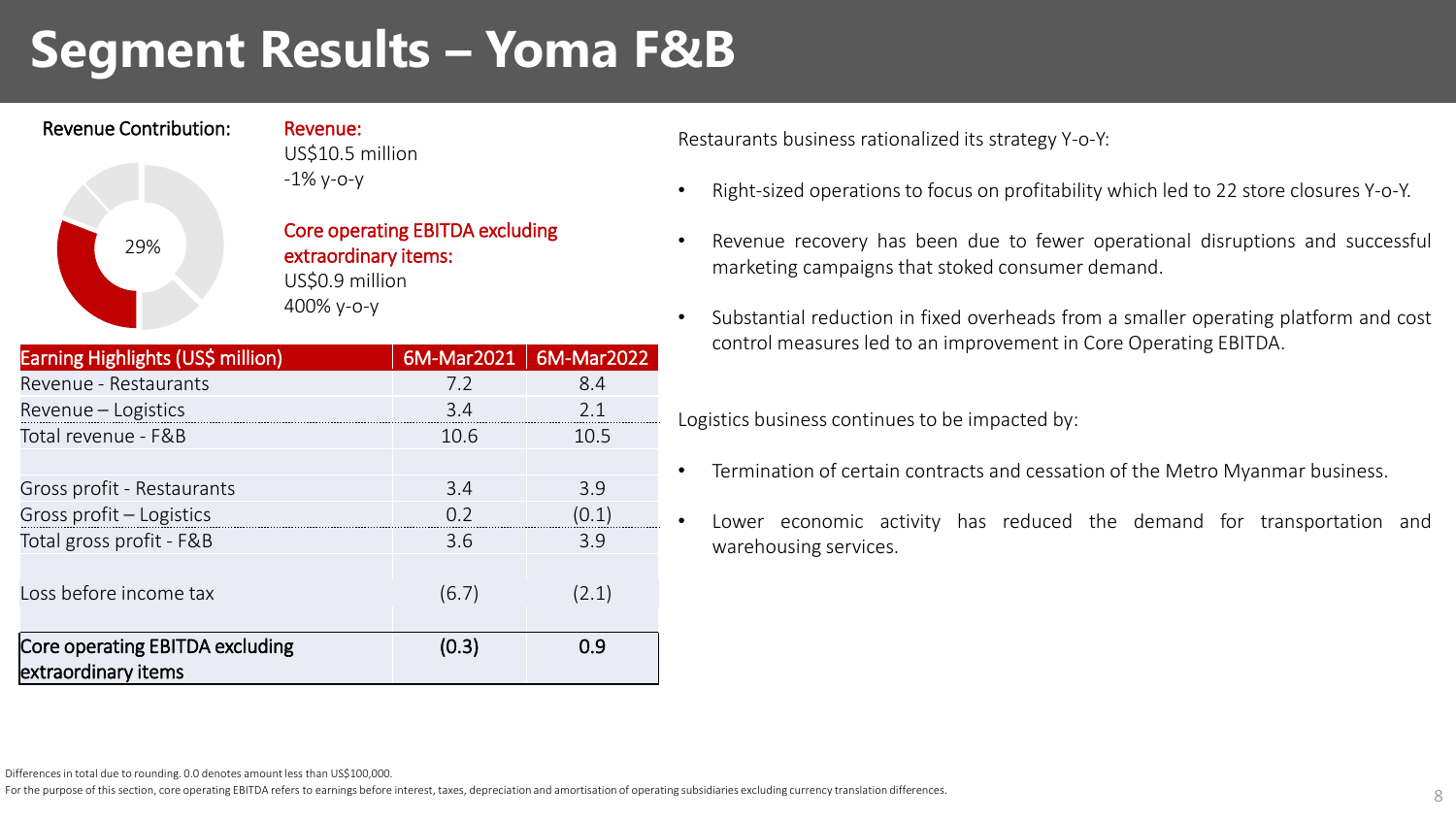### **Segment Results - Yoma Motors**

| ו ושעונוט שטוונו וועטנוטוו |
|----------------------------|
|                            |
| 15%                        |
|                            |

Revenue Contribution: Revenue: US\$5.6 million -33% y-o-y

> Core operating EBITDA excluding extraordinary items: US\$0.2 million 167% y-o-y

| Earning Highlights (US\$ million)      | 6M-Mar2021 | 6M-Mar2022 |
|----------------------------------------|------------|------------|
| Revenue - Heavy Equipment              | 6.4        | 3.9        |
| Revenue - Automotive                   | 2.0        | 1.8        |
| Total revenue - Motors                 | 8.4        | 5.6        |
|                                        |            |            |
| Gross profit - Heavy Equipment         | 0.8        | 0.6        |
| Gross profit - Automotive              | 0.6        | 0.5        |
| Total gross profit – Motors            | 1.5        | 1.0        |
|                                        |            |            |
| Loss before income tax                 | (1.2)      | (0.2)      |
|                                        |            |            |
| <b>Core operating EBITDA excluding</b> | (0.3)      | 0.2        |
| extraordinary items                    |            |            |

Heavy Equipment business impacted by a lower demand environment (disruptions to customer financing from local banks) and the absence of government tenders.

• New Holland sold 64 tractors in 6M-Mar2022 vs. 114 tractors in 6M-Mar2021, whilst sales of New Holland generators and JCB machines were 38 units in 6M-Mar2022 vs. 28 units in 6M-Mar2021.

Revenue in the Automotive segment declined due to limited supply following import restrictions.

- Volkswagen sold 37 vehicles in 6M-Mar2022 vs. 46 vehicles in 6M-Mar2021, and Ducati sold 19 motorbikes in 6M-Mar2022 vs. 38 motorbikes in 6M-Mar2021.
- Mitsubishi Motors sold 279 vehicles in 6M-Mar2022 vs. 517 vehicles in 6M-Mar2021.

Differences in total due to rounding, 0.0 denotes amount less than US\$100,000.

For the purpose of this section, core operating EBITDA refers to earnings before interest, taxes, depreciation and amortisation of operating subsidiaries excluding currency translation differences.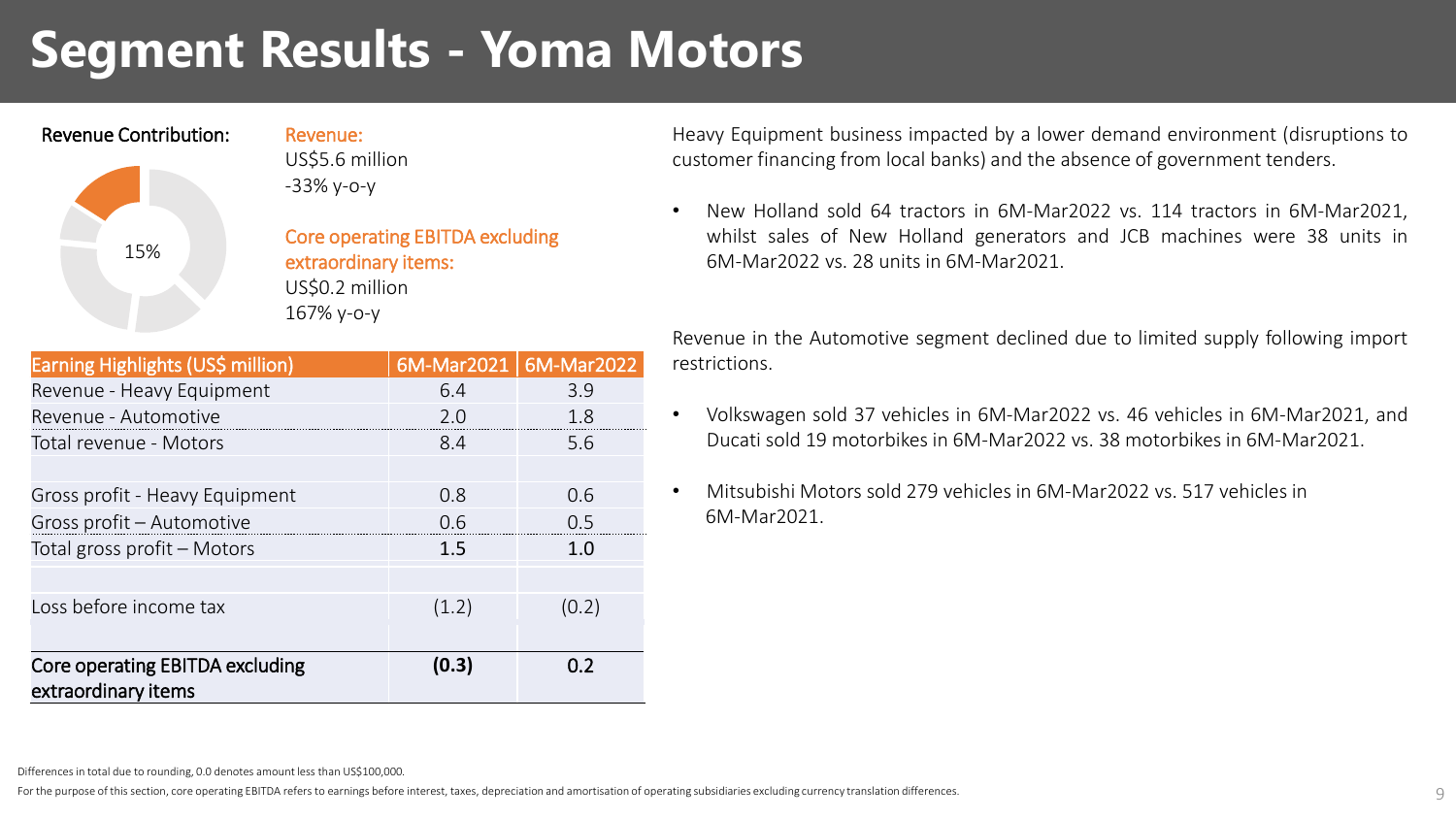### **6M-Mar2022 Strategic Updates**

#### Restructuring of the Ayala investment

• In December 2021, the Group restructured the Ayala shareholder loan into a perpetual securities that may only be redeemed through the issuance of shares. Please see the announcement dated 29 December 2021 for the detailed terms of the perpetual securities.

#### Wave Money

• Agreed to acquire Telenor's 51.0% stake for US\$53.0m subject to certain closing conditions.

#### Yoma Motors

- Completed acquisition of Mitsubishi's 50.0% stake in the Mitsubishi Motors joint venture for US\$1.
- Signed agreement to acquire Sumitomo's 76.8% stake in the Hino Motors, subject to regulatory approval.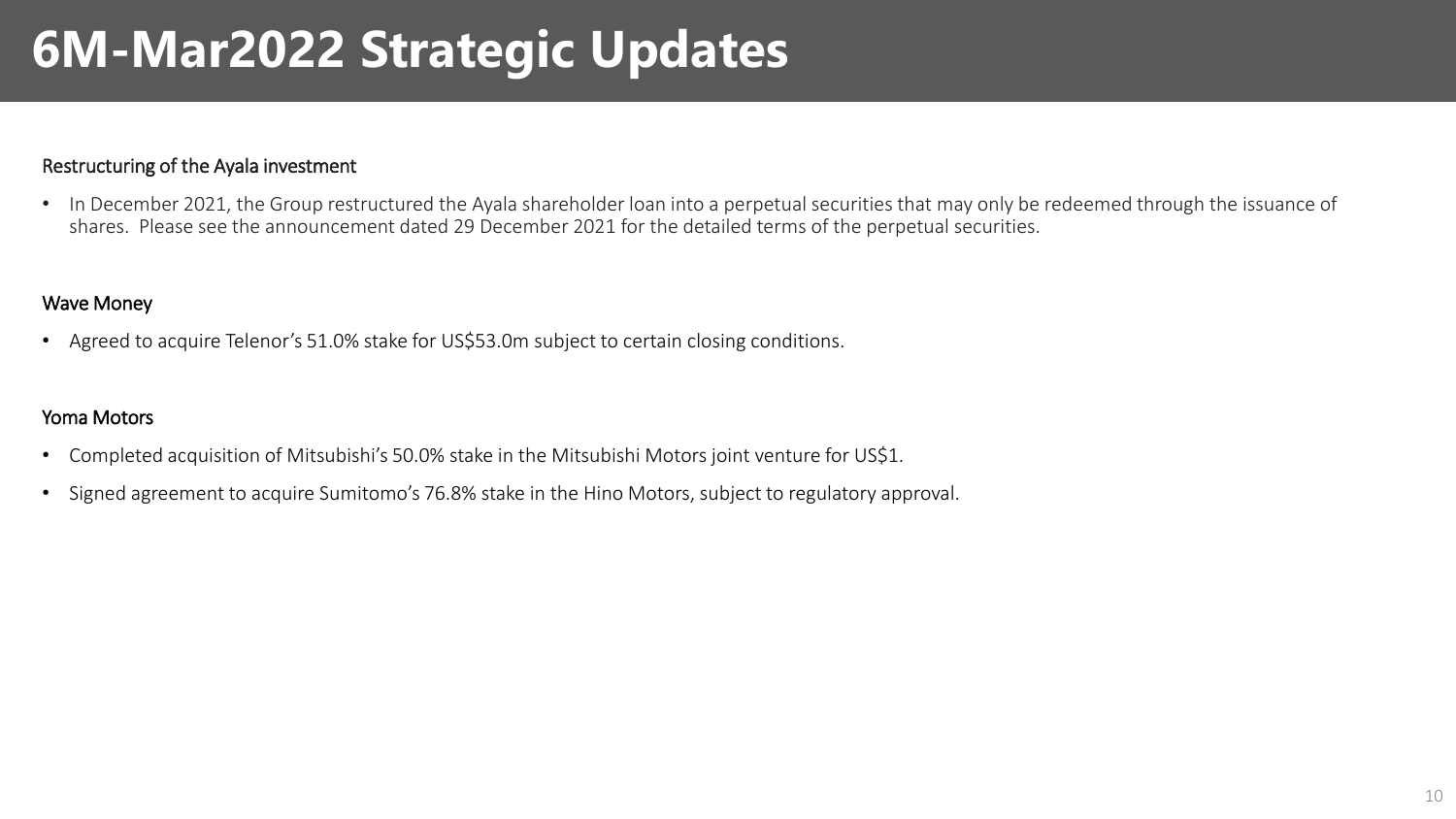Note: This news release should be read in conjunction with the results announcement released on the SGXNet on 14 May 2022.

For enquiries, please contact:

### Analyst contact:

Ms. Jane Kwa, Tel: (65) 9759 2602 or (95) 09 79311 3587 Email: [janekwa@yoma.com.mm](mailto:janekwa@yoma.com.mm) Ms. Hnin Yu Mon, Tel: (95) 9253 0011 00 Email: [hninyumon@yoma.com.mm](mailto:hninyumon@yoma.com.mm)

### Yoma Group Media contact:

Ms. Sylvia Saw McKaige, Tel: (65) 9476 2581 Email: [sylviamckaige@yoma.com.mm](mailto:sylviamckaige@yoma.com.mm)

Ms. Thiri Yee Mon, Tel: (95) 9777 2118 88 Email: [thiri@yoma.com.mm](mailto:thiri@yoma.com.mm)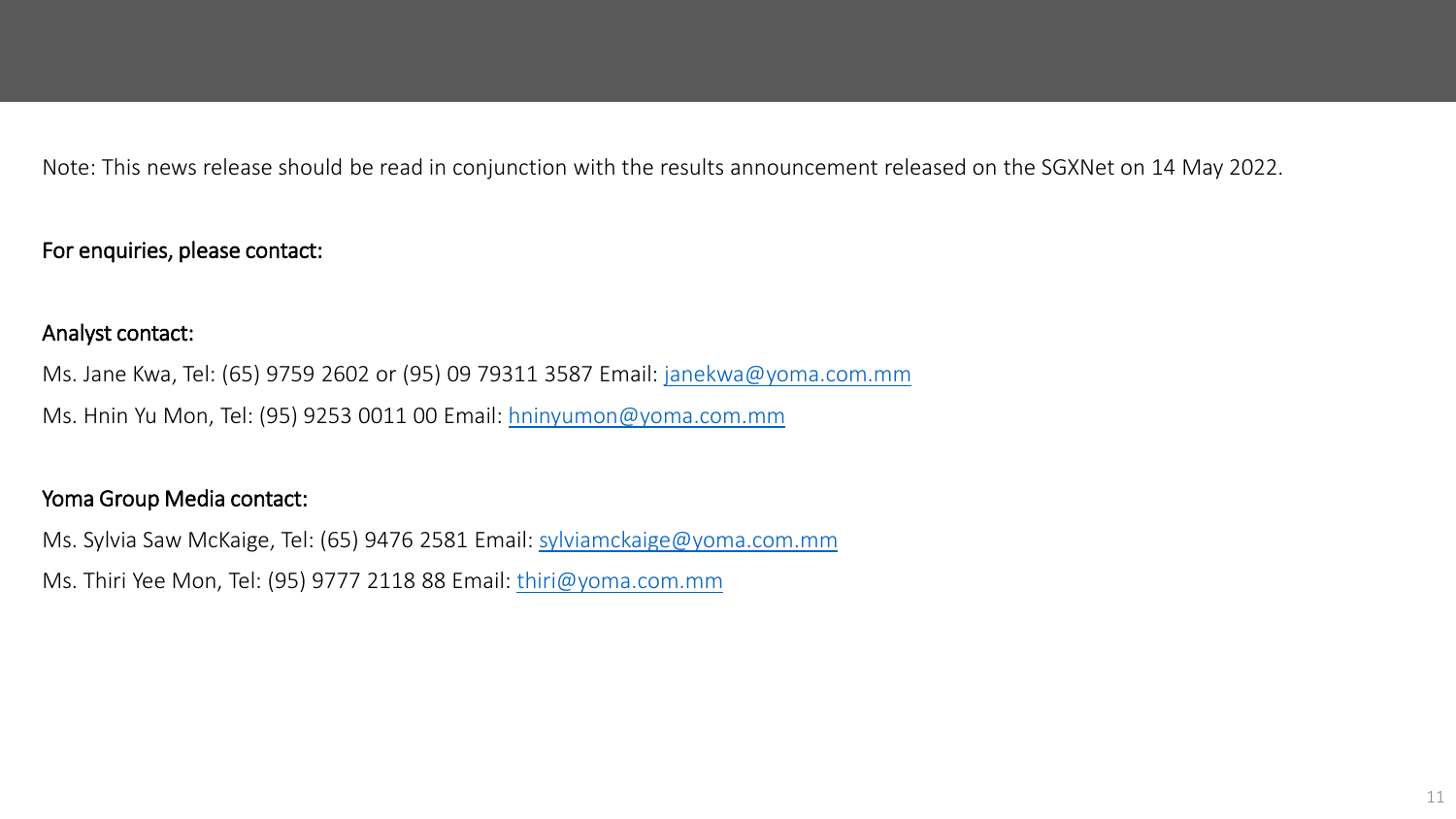## **Appendix**

6M-Mar2022 Core Operating EBITDA excluding extraordinary items